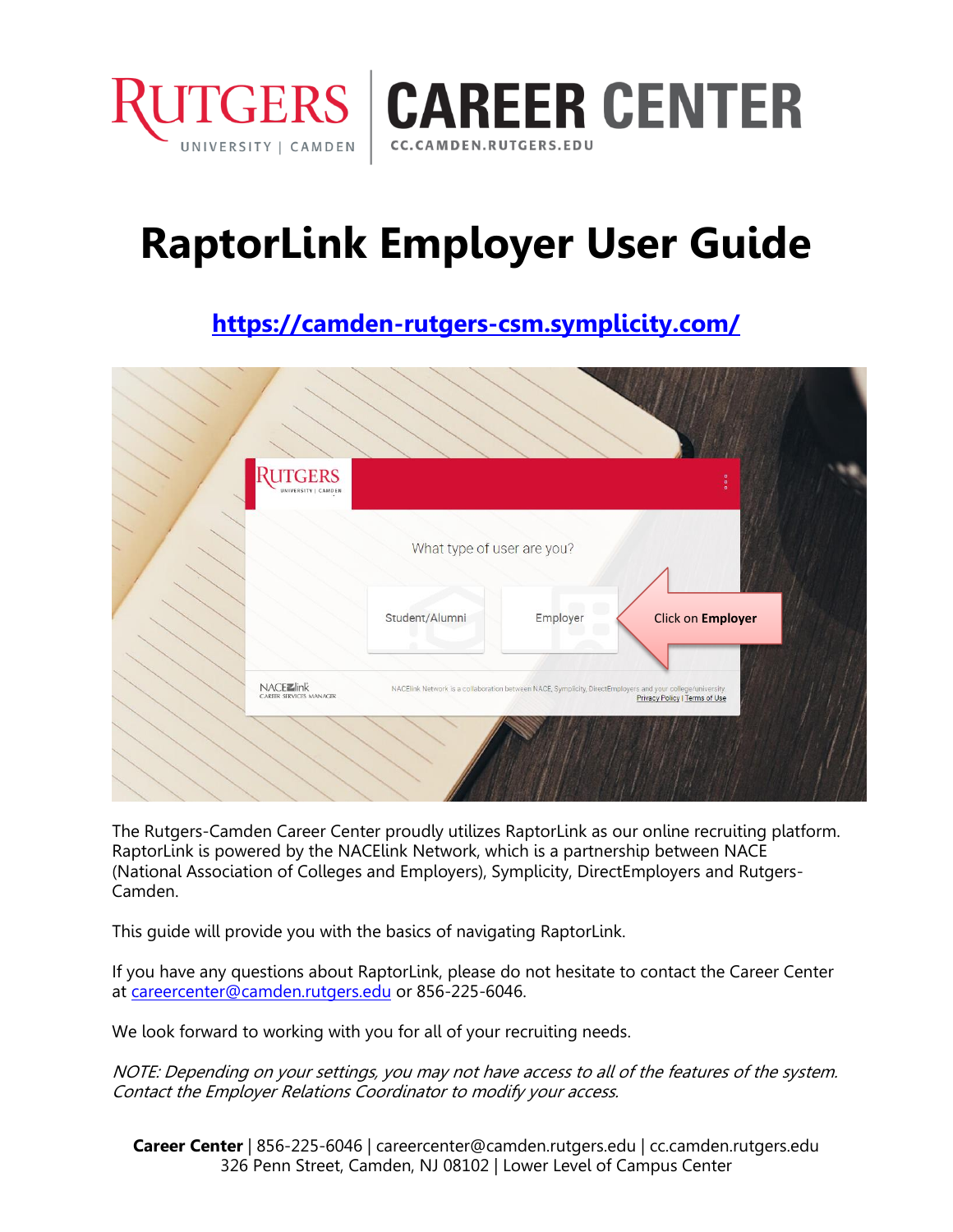## **GETTING STARTED**

|                      | Sign In                                  | Sign Up                                                                                                                                                                                           |
|----------------------|------------------------------------------|---------------------------------------------------------------------------------------------------------------------------------------------------------------------------------------------------|
|                      | Please enter your username and password. | Signing up takes just minutes.                                                                                                                                                                    |
| (your email address) |                                          | <b>SIGN UP AND POST JOB</b><br><b>SIGN UP</b>                                                                                                                                                     |
| Password             | <b>SIGN IN</b><br><b>Forgot Password</b> | If this is your first time visiting<br>RaptorLink and you do not have a<br>username and password, click Sign Up<br>to create your account. You can also<br>submit a job posting at the same time. |
| <b>NACFZ</b> link    |                                          | NACElink Network is a collaboration between NACE, Symplicity, DirectEmployers and your college/university.                                                                                        |

If you have received a username and password from the Rutgers-Camden Career Center via email, you can enter it here. If you'd like you may change your password after logging in. Click **Forgot Password** to have your password emailed to you.

|              |          |              |                                                                                                                                                                                                                                                           | Art Vandalav<br>VE<br>/andalay Industries                                                                                                  |
|--------------|----------|--------------|-----------------------------------------------------------------------------------------------------------------------------------------------------------------------------------------------------------------------------------------------------------|--------------------------------------------------------------------------------------------------------------------------------------------|
| ଋ            | Home     |              |                                                                                                                                                                                                                                                           |                                                                                                                                            |
| $\circledR$  | Profile  | $\checkmark$ | announcements                                                                                                                                                                                                                                             | Your feedback is welcome.                                                                                                                  |
| 喦            | Jobs     | $\checkmark$ | Rutgers-Camden has made an announcement<br><b>Update Your Profile</b>                                                                                                                                                                                     |                                                                                                                                            |
| தி           | OCR      | $\checkmark$ | Want to attract more students to your company? Update your profile to include your logo.                                                                                                                                                                  |                                                                                                                                            |
| 卣            | Events   | $\checkmark$ | Students are using a new interface that makes your logo stand out from the rest of the job listings. You're also encouraged to double check<br>that your company information is complete, including industry, website and links to social media accounts. |                                                                                                                                            |
| 目            | Surveys  |              | Need help? Contact Terri F. Smith at terrif.smith@rutgers.edu or 856.225.6046.                                                                                                                                                                            |                                                                                                                                            |
|              | Calendar |              | Continue Reading                                                                                                                                                                                                                                          |                                                                                                                                            |
| $\mathbf{z}$ | Account  |              | VIEW ALL ANNOUNCEMENTS                                                                                                                                                                                                                                    |                                                                                                                                            |
|              |          |              | NACFEInk<br><b>CARITR SERVICES MANAGER</b><br>This is the welcome screen in RaptorLink.<br>There are tabs on the left side that allow for<br>quick navigation. This document will review<br>the tabs you will use most often.                             | NACElink Network is a collaboration between NACE, Symplicity, DirectEmployers and your college/university<br>Privacy Policy   Terms of Use |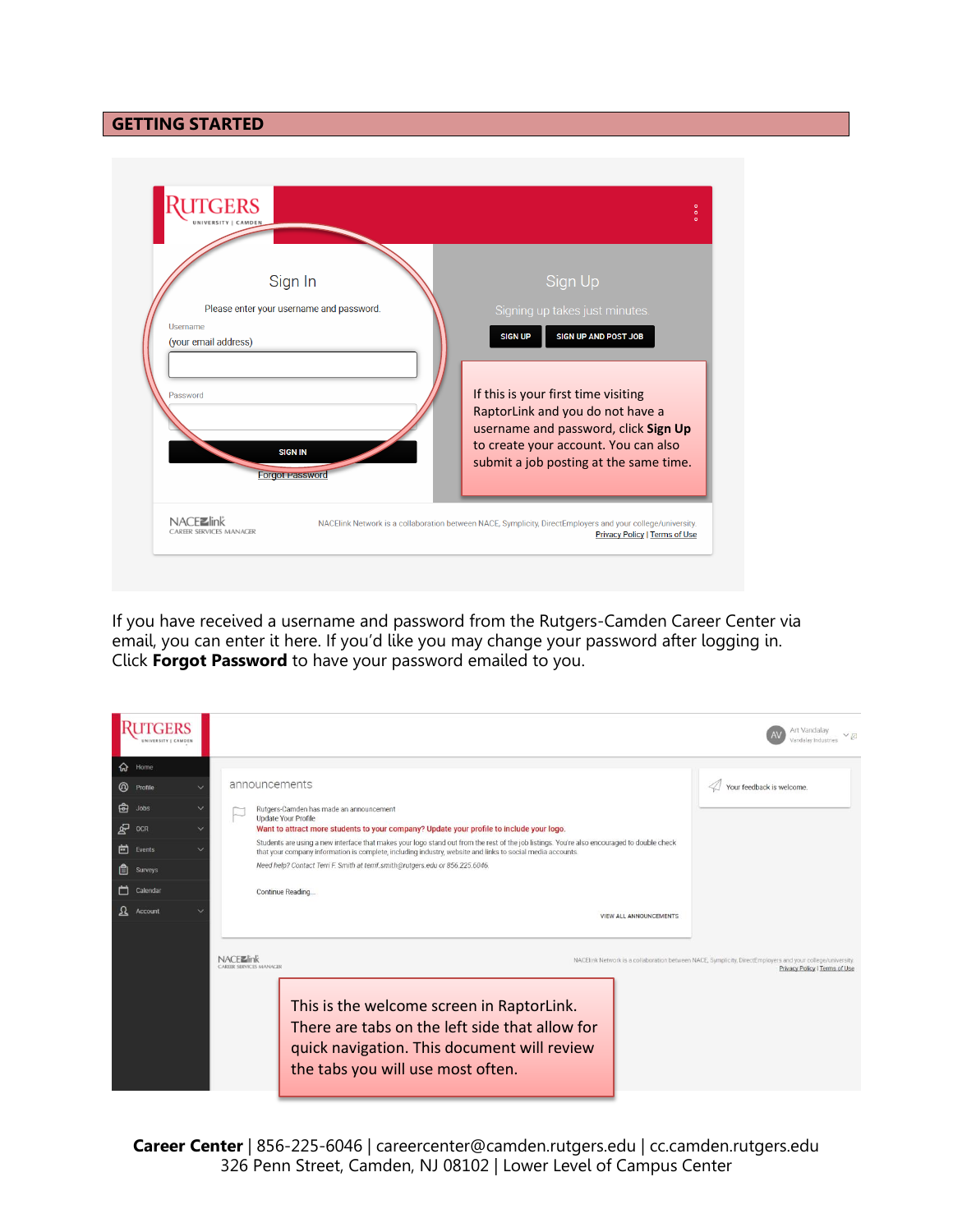